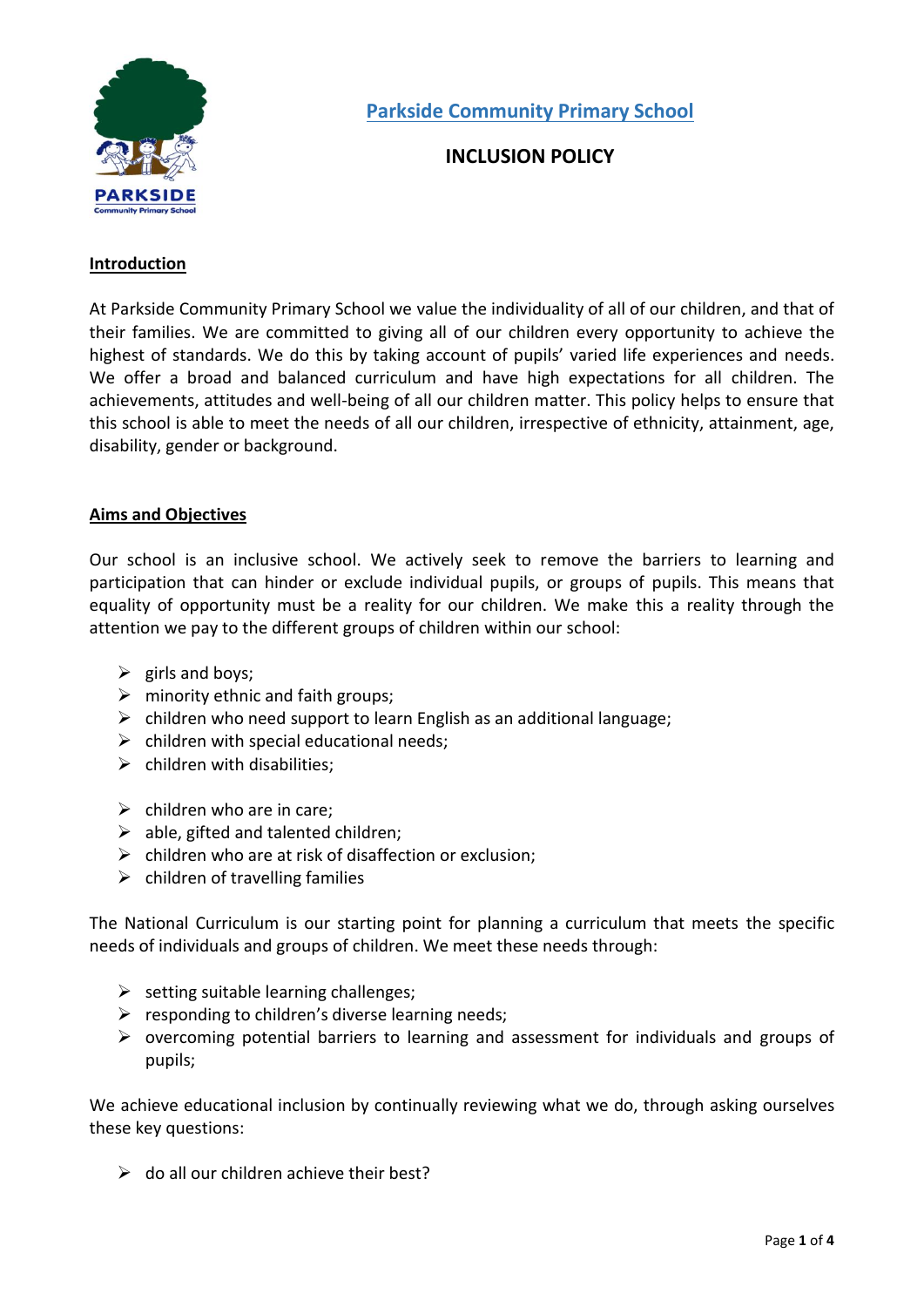- $\triangleright$  are there differences in the achievement of different groups of children?
- $\triangleright$  what are we doing for those children who we know are not achieving their best?
- $\triangleright$  are our actions effective?
- $\triangleright$  are we successful in promoting racial harmony and preparing pupils to live in a diverse society?

## **Teaching and Learning Style**

We aim to give all our children the opportunity to succeed and reach the highest level of personal achievement. We analyse the attainment of different groups of pupils to ensure that all pupils are achieving as much as they can. We also make ongoing assessments of each child's progress. Teachers use this information when planning their lessons. It enables them to take into account the abilities of all their children. For some children, we use the programmes of study from earlier key stages. This enables some of our children to make progress in their own lessons, perhaps after significant amounts of time spent away from school.

When the attainment of a child falls significantly below the expected level, teachers enable the child to succeed by planning work that is in line with that child's individual needs. Where the attainment of a child significantly exceeds the expected level of attainment, teachers use materials from a later key stage, or extend the breadth of work within the area or areas for which the child shows particular aptitude.

Teachers are familiar with the equal opportunities legislation as outlined in the Singles Equalities Policy covering race, gender and disability.

Teachers ensure that all children:

- $\triangleright$  feel secure and know that their contributions are valued:
- $\triangleright$  appreciate and value the differences they see in others;
- $\triangleright$  take responsibility for their own actions;
- $\triangleright$  participate safely in clothing that is appropriate to their religious beliefs;
- $\triangleright$  are taught in groupings that allow them all to experience success;
- $\triangleright$  use materials that reflect a range of social and cultural backgrounds, without stereotyping;
- $\triangleright$  have a common curriculum experience that allows for a range of different learning styles;
- $\triangleright$  have challenging targets that enable them to succeed;
- $\triangleright$  participate fully, regardless of disabilities or medical needs.

#### **Children with Disabilities**

At Parkside Community Primary School we are as committed to meeting the needs of these children, as we are to meeting the needs of all groups of children within our school. The school fully meets the requirements of the Single Equalities Act. Reasonable steps are taken to ensure that these children are not placed at a substantial disadvantage in relation to disability and compared to non-disabled children.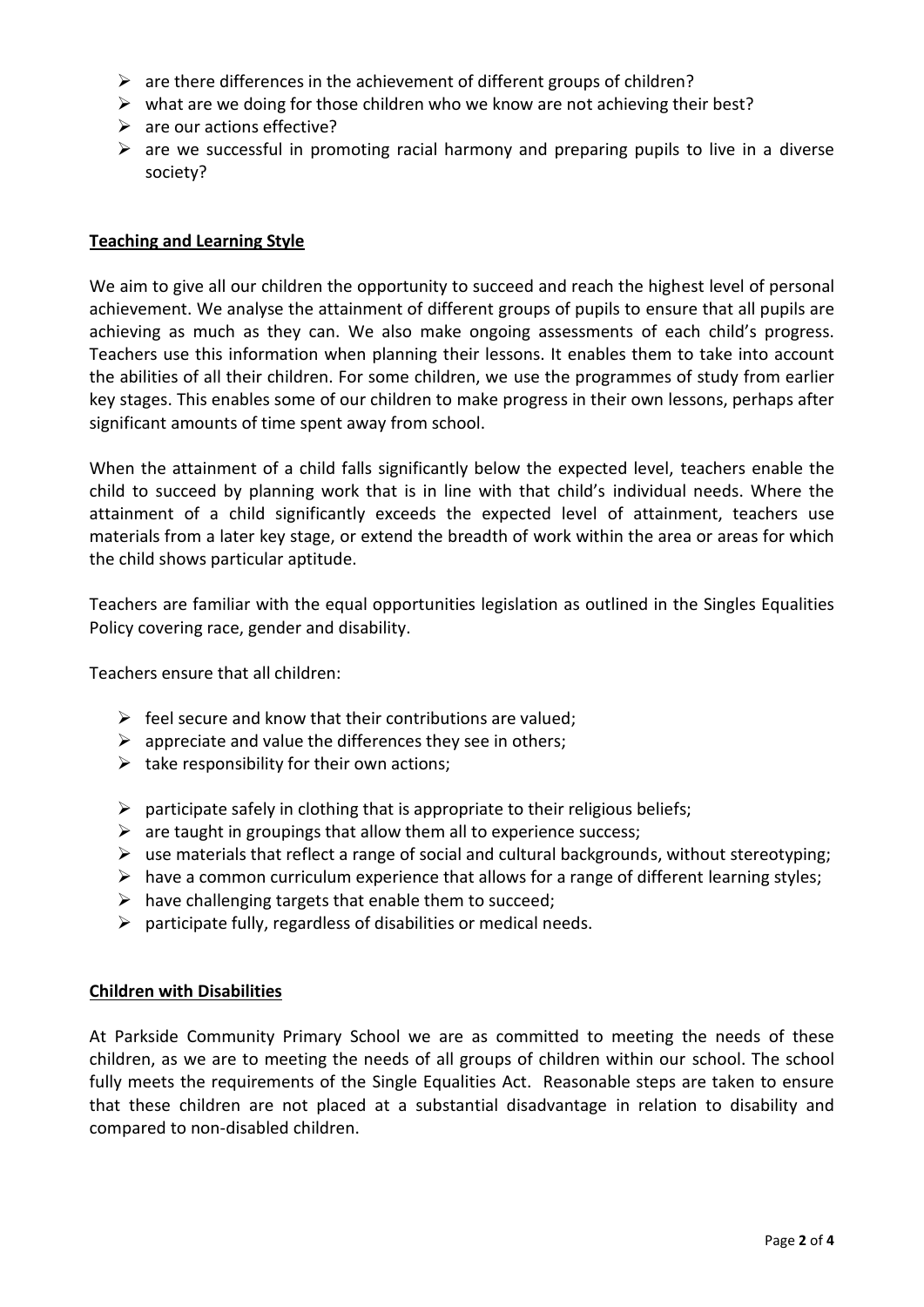The school is committed to providing an environment that allows disabled children full access to all areas of learning where possible. Please refer to our Accessibility Policy for more information. Our active working party reviews, monitors and evaluates current provision regularly. Teachers modify teaching and learning expectations as appropriate for children with disabilities. For example, they may give additional time to complete certain activities, or they may modify teaching materials. In their planning teachers ensure that they give children with disabilities the opportunity to develop skills in practical aspects of the curriculum.

Teachers ensure that the work undertaken by disabled children:

- $\triangleright$  takes account of their pace of learning and the equipment they use;
- $\triangleright$  takes account of the effort and concentration needed in oral work, or when using, for example, visual or communication aids;
- $\triangleright$  is adapted or offers alternative activities in those subjects where children are unable to manipulate tools or equipment, or use certain types of materials;
- $\triangleright$  allows opportunities for them to take part in educational visits and other activities linked to their studies;
- $\triangleright$  uses assessment techniques that reflect their individual needs and abilities.

#### **Modification**

The school can, where necessary, modify the National Curriculum and its assessment arrangements. Our school policy is to do this only in exceptional circumstances. The school makes every effort to meet the learning needs of all its children, without recourse to modification. We achieve this through greater differentiation of the child's work, or through the provision of additional learning resources. When necessary, we also support learning through appropriate external specialists. In such cases, teachers work closely with these specialists to support the child.

#### **Inclusion and Racism**

The diversity of our society is addressed through our teaching and learning environment. Teachers are flexible in their planning and offer appropriate challenges to all pupils, regardless of ethnic or cultural background. All racist incidents are recorded on official school racist incident sheet and passed to the Head of School. The school contacts parents of those pupils involved in racist incidents. The school monitors the progress of pupils from different ethnic backgrounds.

#### **Summary**

In our school, we value each child as a unique individual. We will strive to meet the needs of all our children, and seek to ensure that we meet all statutory requirements related to matters of inclusion.